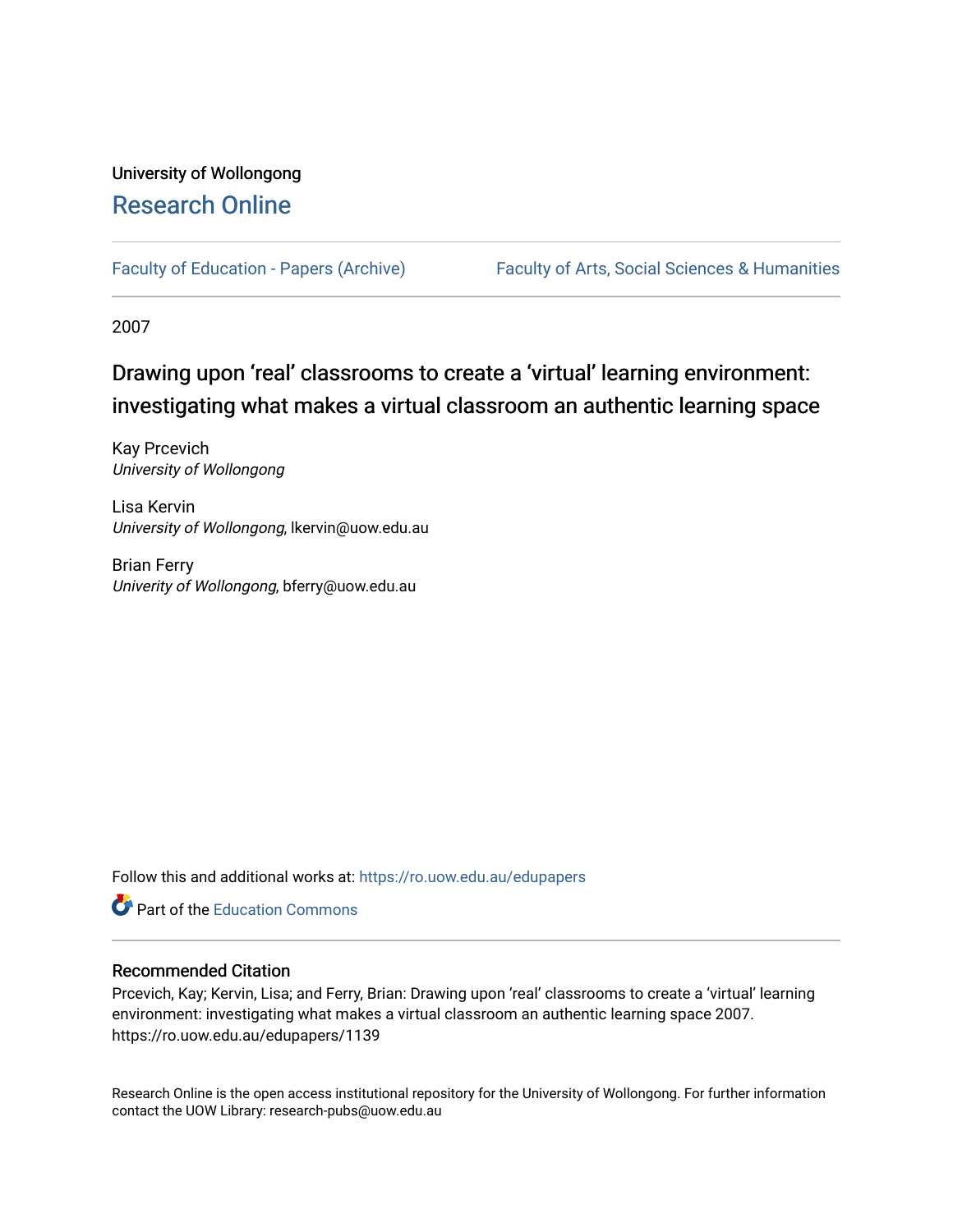## **Drawing upon 'real' classrooms to create a 'virtual' learning environment: Investigating what makes a virtual classroom an authentic learning space**

*Kay Prcevich, Dr Lisa Kervin, Professor Brian Ferry* Faculty of Education, University of Wollongong, Australia khp@uow.edu.au, lkervin@uow.edu.au, bferry@uow.edu.au

## **Abstract**

It is widely accepted that well designed multimedia environments can provide an alternative to real-life settings without sacrificing the authentic context (Herrington, Oliver and Reeves, 2003). Advances in educational software allow for the development of software that supports users as they engage within the virtual context as they view real-life events with opportunity to slow-down, accelerate and review pertinent sections. ClassSim, an online computer-based simulation, was developed by a team of researchers (Ferry, Kervin, Cambourne, Turbill, Hedberg and Jonassen) to support pre-service teachers in understanding the work of a teacher in a Kindergarten literacy classroom.

ClassSim software was informed by Herrington, Oliver and Reeves' (2003) design elements for authentic learning environments. The process of capturing classroom experiences from the field and transferring the essential elements into the design of the software to represent an authentic learning environment is described in this paper. Also the paper explores the views of practitioners from current, real Kindergarten classrooms as they experience the virtual classroom context as presented in ClassSim. These two avenues explore how literacy teaching is represented and reflected within the learning experiences encapsulated within the virtual environment and how this connects with classroom reality.

The paper also examines the virtual ClassSim environment, and how it represents the complexity of actual Kindergarten classroom environments. In particular, the similarities and differences between the virtual ClassSim environment and the actual Kindergarten classroom environment are explored. Furthermore, the reported research makes suggestions about how the virtual environment could be more representative of actual classroom reality. Two fundamental questions that frame this inquiry include:

- 1. How realistic does a simulation have to be in order for it to be regarded as authentic?
- 2. What features of the simulation engage users to think deeply about the complexities of their classroom experiences?

## **Introduction**

Classroom learning environments are complex in nature. Teachers are called upon to make many difficult and intricate decisions as they operate within these environments. Indeed, teachers make "...literally thousands of decisions every day" (Eby, Herrell & Jordan, 2006 p. 3) and while it may not be possible to reflect upon each decision, it is necessary for teachers to have inbuilt mechanisms to support them to implement appropriate solutions to the problems and puzzles that confront them and their students everyday.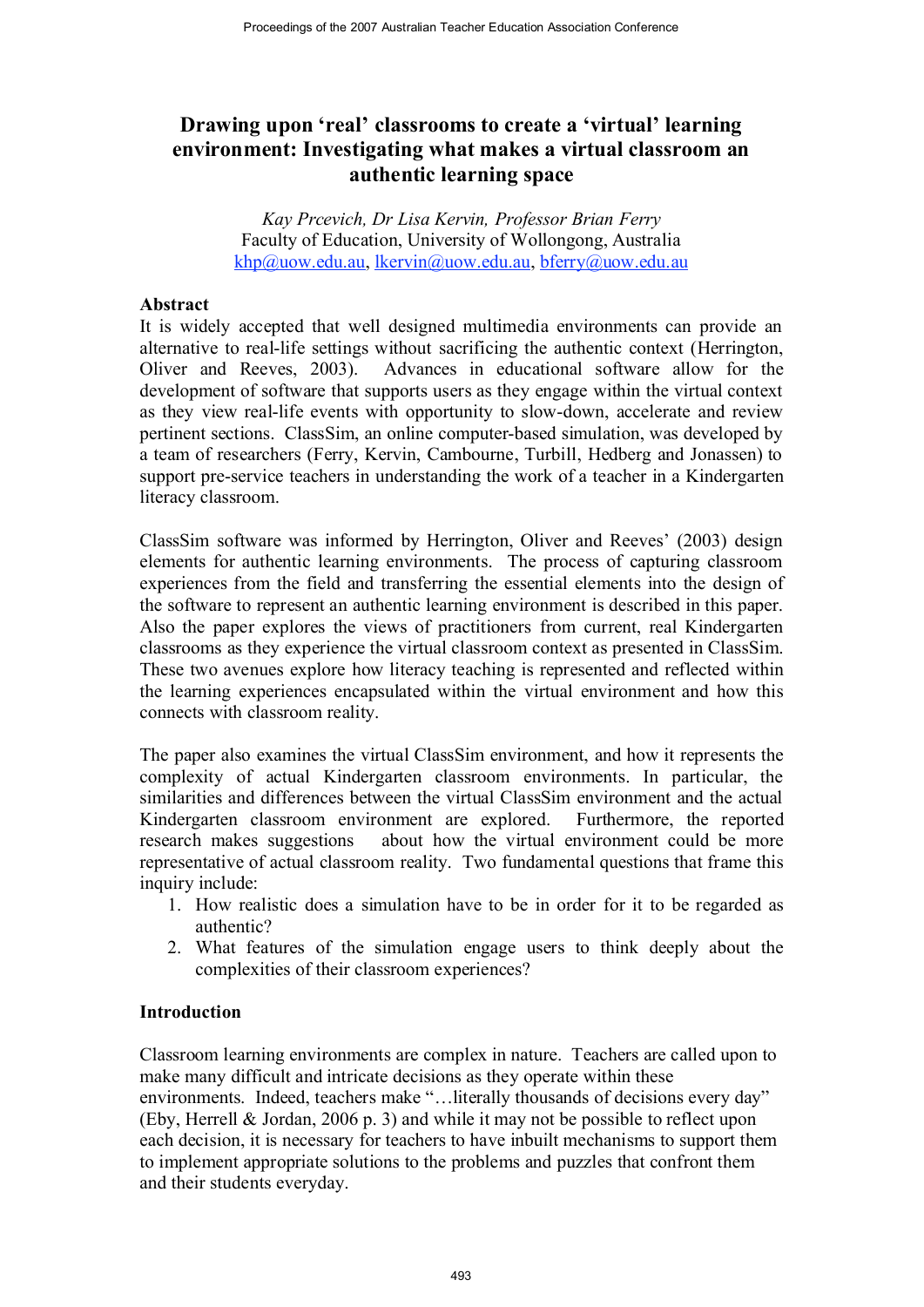The virtual classroom (ClassSim) reported on in this paper aims to support pre-service teachers for a targeted purpose; it intends to be useful and relevant to pre-service teachers in their immediate tertiary situation and subsequent professional lives. The resource responds to the research into pre-service teacher education that argues that often universities do not prepare beginning teachers effectively for their entry into the teaching profession and pre-service teacher education courses often present a fragmented and decontextualised learning experience (for example, House of Representatives Standing Committee on Education and Vocational Training, 2007; Ramsey, 2000; Entwhistle, Entwhistle & Tait, 1993). Such research claims that many learning experiences in pre-service teacher education make it difficult for beginning teachers to retrieve knowledge from their university experiences when they are required to apply it in classroom situations. This happens because there have often been minimal previous links between the theory and the practice (Kervin & Turbill, 2003; Bransford, Sherwood, Hasselbring, Kinzer, & Williams, 1990). While these findings encompass a broad range of teacher education institutions, the development of the software was targeted to respond to the observed needs amongst pre-service teachers within one university.

Throughout the development of the simulated learning environment consistent effort was made for the software to be a tool to support pre-service teachers in connecting the theory of their studies to the reality of classrooms. Ramsey (2000) in his review of teacher education in New South Wales recommended that pre-service teachers receive quality classroom-based experience supervised by an accredited teacher mentor. Further, he emphasised that just providing more extensive classroom-based experience was not guarantee of quality experiences. Darling-Hammond (1999) has also highlighted this issue and conceded that school-based practical experiences often consist of a series of isolated, decontextualised lessons prepared and implemented according to the requirements of the supervising teacher. The creation of a learning environment that would provide additional classroom based experience within a focused and structured virtual environment, that could be deconstructed with the students to support their developing understandings, was the focus in the development of the software.

Such rationale when coupled with Herrington, Oliver and Reeves' (2003) assertion that many researchers and teachers now accept that well designed multimedia environments provide an alternative to real-life settings without sacrificing the authentic context, provided the context for the development of this software. Advances in educational software have demonstrated that it is feasible to create a motivational simulation that supports pre-service teachers by providing them with tools that allow them to view the effects of their decisions within a virtual classroom context (Aldrich, 2004). A simulation allows its users to participate in the creation of a virtual-classroom world; make decisions like a teacher would have to, and then view and reflect on the effects of a multiplicity of classroom management decisions and teaching decisions. The development and use of a classroom-based simulation is one way to support the range of learning strategies incorporated within teacher education programs.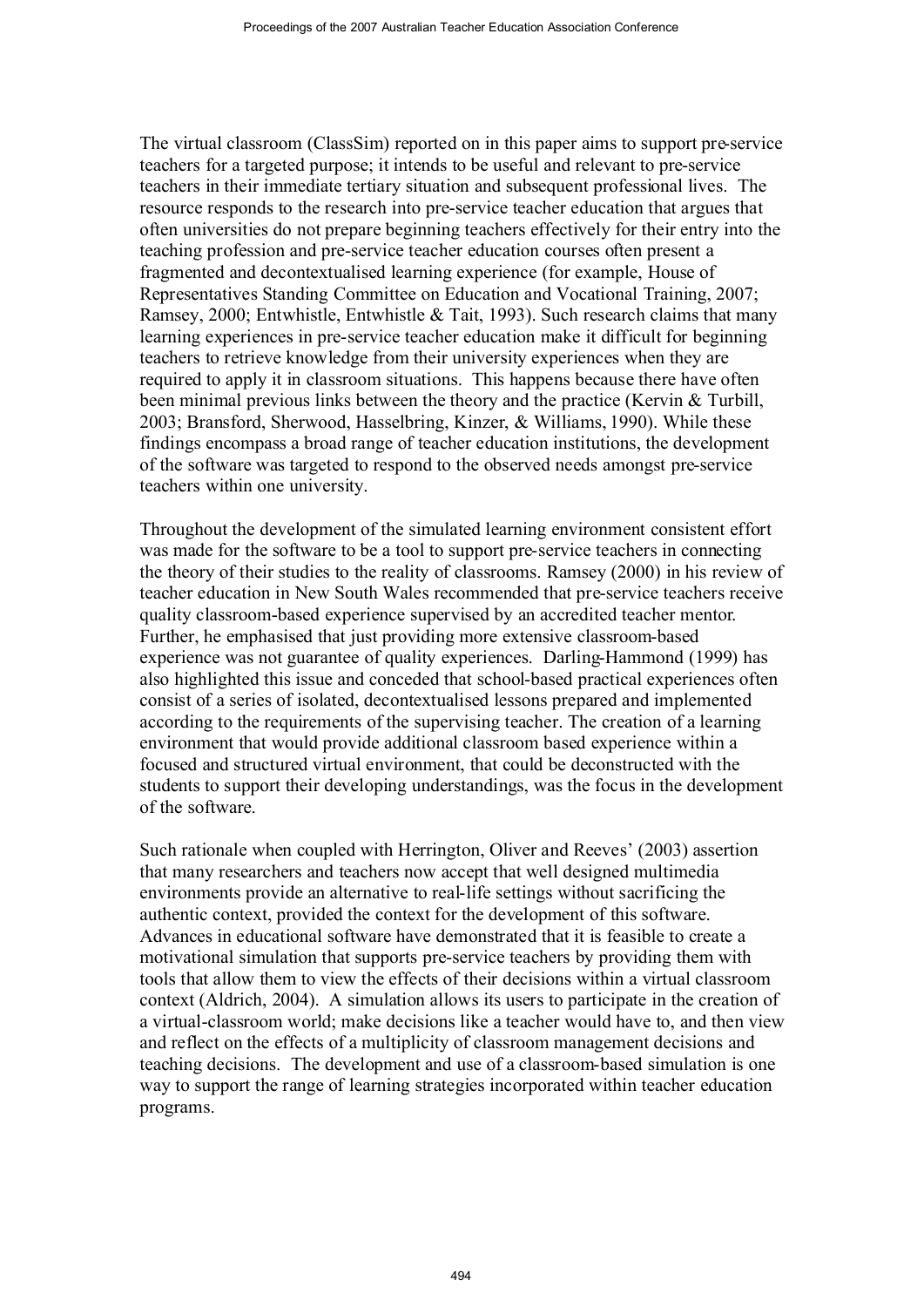## **Developing ClassSim as an 'authentic learning environment': connecting the 'virtual' with the 'real'**

ClassSim, an online classroom based simulation, was designed to enable pre-service teachers to interact with a virtual classroom environment as they assume the role of the teacher. With the support of a large grant from the Australian Research Council entitled: *Investigating a classroom simulation designed to support pre-service teacher decision making in planning and implementing literacy teaching* (DP0344011) a team of researchers (Ferry, Kervin, Cambourne, Turbill, Hedberg and Jonassen) created iterative designs of the software. Two key avenues, each of which will be explored, guided these designs.

Throughout the development of the software the challenge was to make it an 'authentic learning environment' as elements of 'real' classroom environments were incorporated within the 'virtual'. Guidance from the literature was sought and Herrington, Oliver and Reeves' (2003) review of the literature, which identified nine design elements of situated learning environments, became the framework directing the software design. This framework was continually reviewed as design elements were considered within the software development.

While these design elements guided the process, trials of the software were conducted after each iterative design. Since 2004, more than 500 pre-service teachers studying within the Faculty of Education at the University of Wollongong have engaged with the software. An overview of research trials conducted is reported in Table 2. Data collected and analysed from each student cohort provided the researchers with considerations to take into subsequent versions of the software as the design principles for 'authentic learning environments' were further explored.

| Year | Pre-service teacher cohort                       | Number of students involved |  |
|------|--------------------------------------------------|-----------------------------|--|
| 2004 | First year students enrolled in alternate        | 24                          |  |
|      | teacher education program                        |                             |  |
| 2004 | Fourth year Bachelor of Education students       | 20                          |  |
| 2005 | First year student enrolled in alternate teacher | 24                          |  |
|      | education program                                |                             |  |
| 2005 | First year Bachelor of Teaching students         | 187                         |  |
| 2005 | Third year Bachelor of Teaching students         | 40                          |  |
| 2006 | First year Bachelor of Teaching students         | 180                         |  |
| 2006 | Third year Bachelor of Teaching students         | 180                         |  |
| 2007 | First year Bachelor of Teaching students         | 185                         |  |

Table 1: Overview of pre-service teacher use of ClassSim

## *Design Element 1: Provision of authentic contexts that reflect the way that knowledge is used in real life*

The virtual classroom within the online simulation is representative of a 'typical' Kindergarten classroom. Drawing upon considerable classroom-based ethnographic data, coupled with recent Kindergarten teaching experience, the researchers began to consider what a two-hour block of time, focused on literacy teaching, may 'look' like in the classroom.

Teachers were invited to construct narratives, drawing upon the stories from research and personal professional experiences, to reveal the intricacies and complexities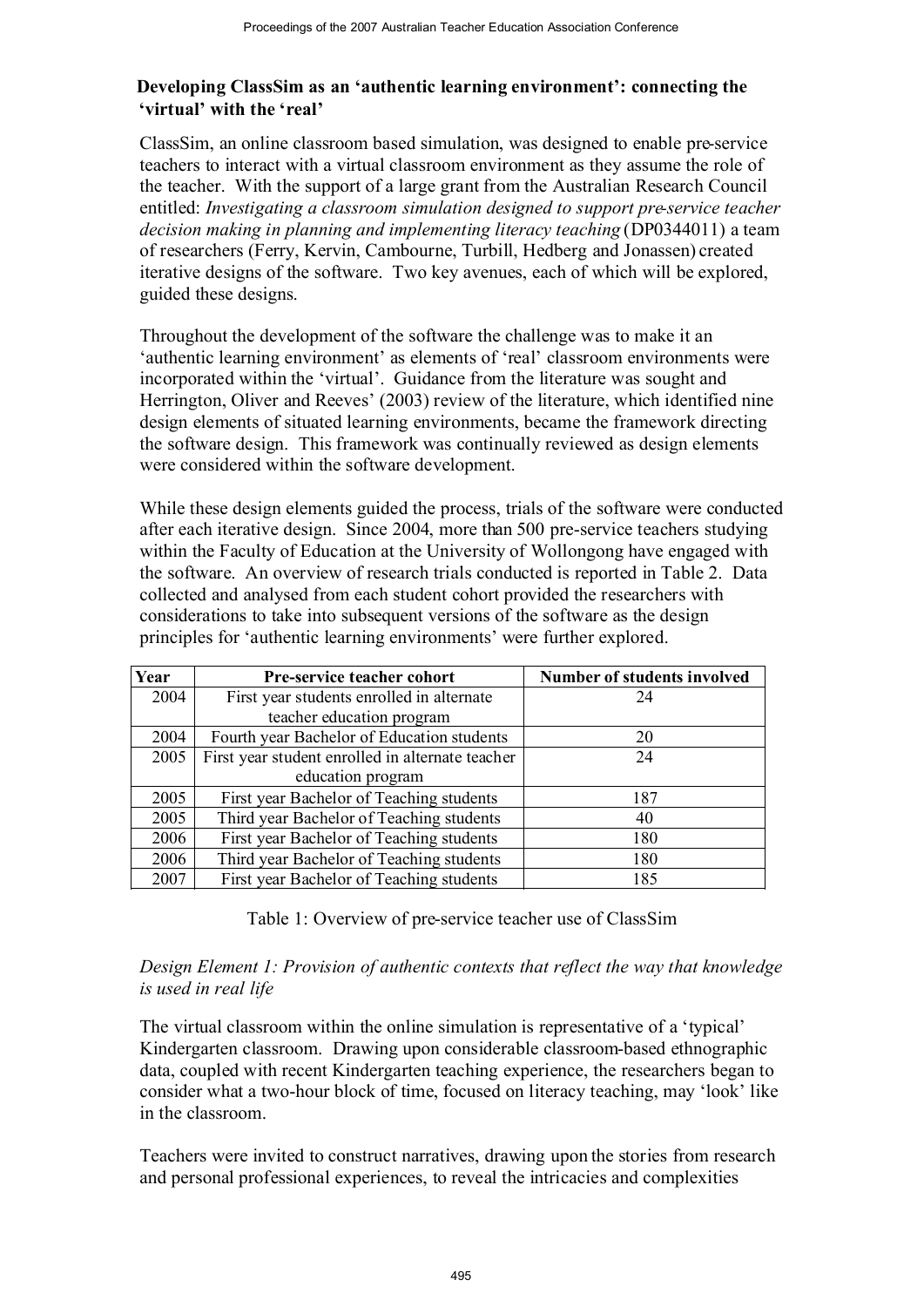within Kindergarten learning environments. These narratives captured the depth of learning theory, philosophy and rationale to reveal a framework to showcase and explore the reality of Kindergarten classrooms. Barth (1990) writes, "…with written words come the innermost secrets of schools" (p. 66). Representing these within the simulation environment would enable pre-service teachers to be both exposed to and able to interact with the richness of these experiences.

To do this, the narratives were dissected to identify key events within Kindergarten classrooms, decisive decision making points and opportunities to explore the story in connection with theory. This then became the framework for the flow of the series of events to be revealed within the virtual Kindergarten classroom simulation. This is represented in Figure 1.



Figure 1: Basic flow of the simulation

Pre-service teacher education is frequently criticised for its presentation of 'abstract' knowledge, often removed from the reality of the classroom. Focusing the virtual environment on the teaching of literacy was responsive to the reported difficulties many pre-service teachers experience with the classroom application of abstract and compartmentalised knowledge (Hoban, 2005, p.8.). When in the real classroom environment, teachers need to be able to integrate and apply theoretical knowledge and understandings with what they do in the classroom. Therefore, it seems appropriate for the virtual environment to encourage users to make decisions similar to those 'real' teachers make every day. Using the basic flow identified from the teacher narratives, connections were able to be made within the simulation between the story and the theory as we made explicit connections between what was happening in the virtual classroom and references to text books, department policies and additional readings.

To further strengthen the connections between the 'real' and 'virtual' learning environments, classroom artefacts were incorporated within the simulation to add further authenticity. Digital photographs portraying images of Kindergarten classrooms were identified as a powerful medium to do this.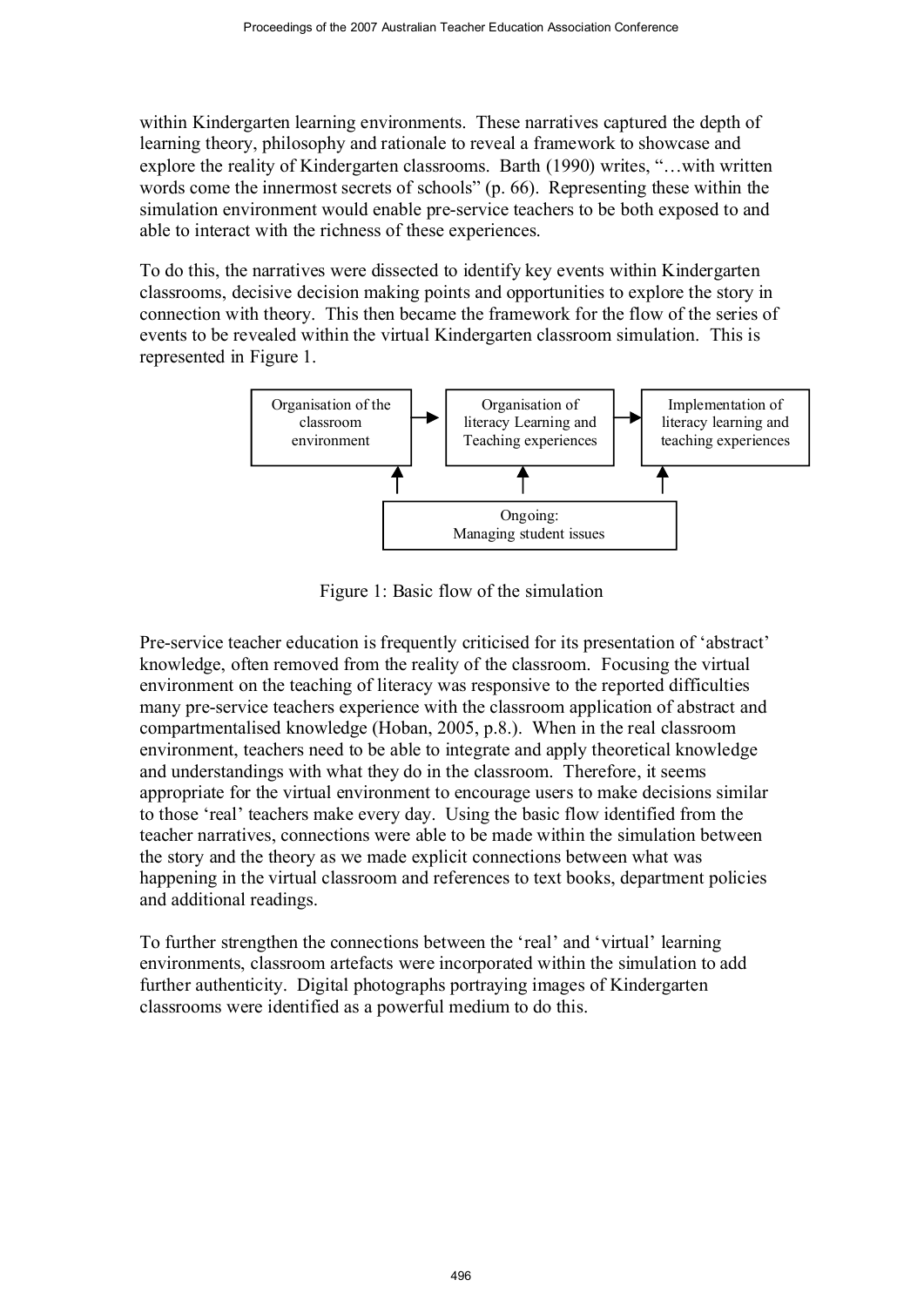

Figure 2: Inclusion of digital photographs within simulated environment

After a number of trials with the software had been conducted, the second and third named researchers visited different Kindergarten classrooms and had 'real' children engage with the range of different teaching and learning experiences that were incorporated within the software. This provided opportunity to further refine and develop these components of the simulation in view of the feedback received from the children and their teachers. But, more importantly, these experiences also provided samples of student work product that were representative of each of the episodes. These were incorporated within subsequent versions of the software to further increase authenticity for the pre-service teachers.

Days of the Week Poem  $ConMerase \mid f \mid \partial dl$ On Tuesday I F On Whatewacay Cri Housebry . n Basarday t In Bundas I

Figure 3: Work sample example within simulated environment

*Design Element 2: Authentic activities; access to expert performance or advice*

As described in the discussion of the first design element, teaching and learning experiences incorporated within the simulation were collected from real classroom examples. In the introduction of new teaching and learning experiences within the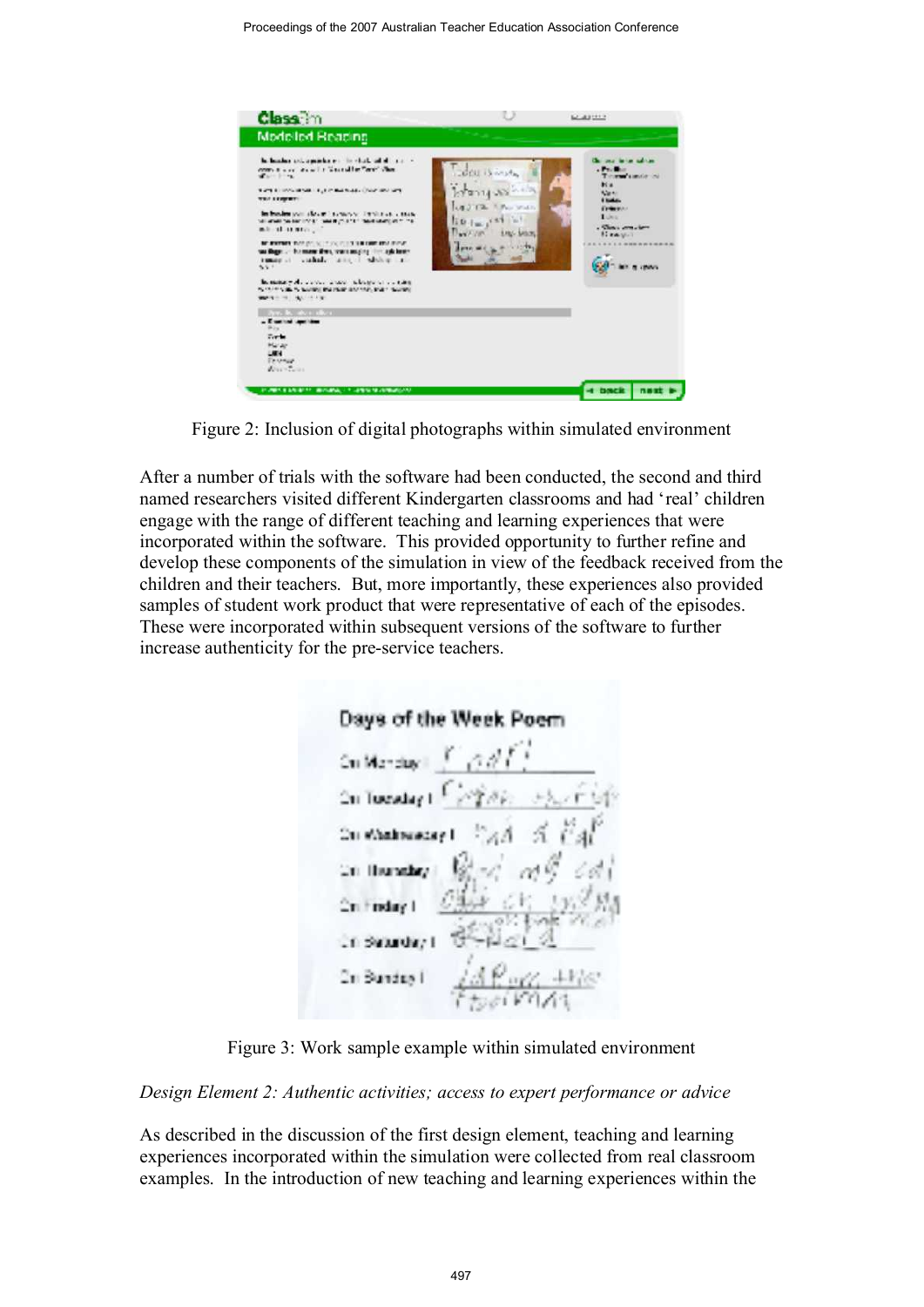virtual environment, the user is able to access 'teacher thoughts' pertaining specifically to that episode. Such commentary was developed to provide pre-service teachers with access to expertise from someone in the field.



Figure 4: 'Teacher thoughts' within the simulated environment

The need for the user to respond to student issues is a constant theme throughout the software. As way of making sense of how individual students, and the class as a whole, are responding to classroom events at specific times, the Quality Teaching Framework (DET, 2003) guides these sections. The framework is used to describe in detail what is happening at that time, given previous decisions, according to the three dimensions of pedagogy: intellectual quality, quality learning environment and significance.



Figure 5: Student update organised according to the NSW Quality Teaching Framework

At each of these points the user is able to access commentary provided by an expert for that child at that particular point in the simulation for each of the dimensions.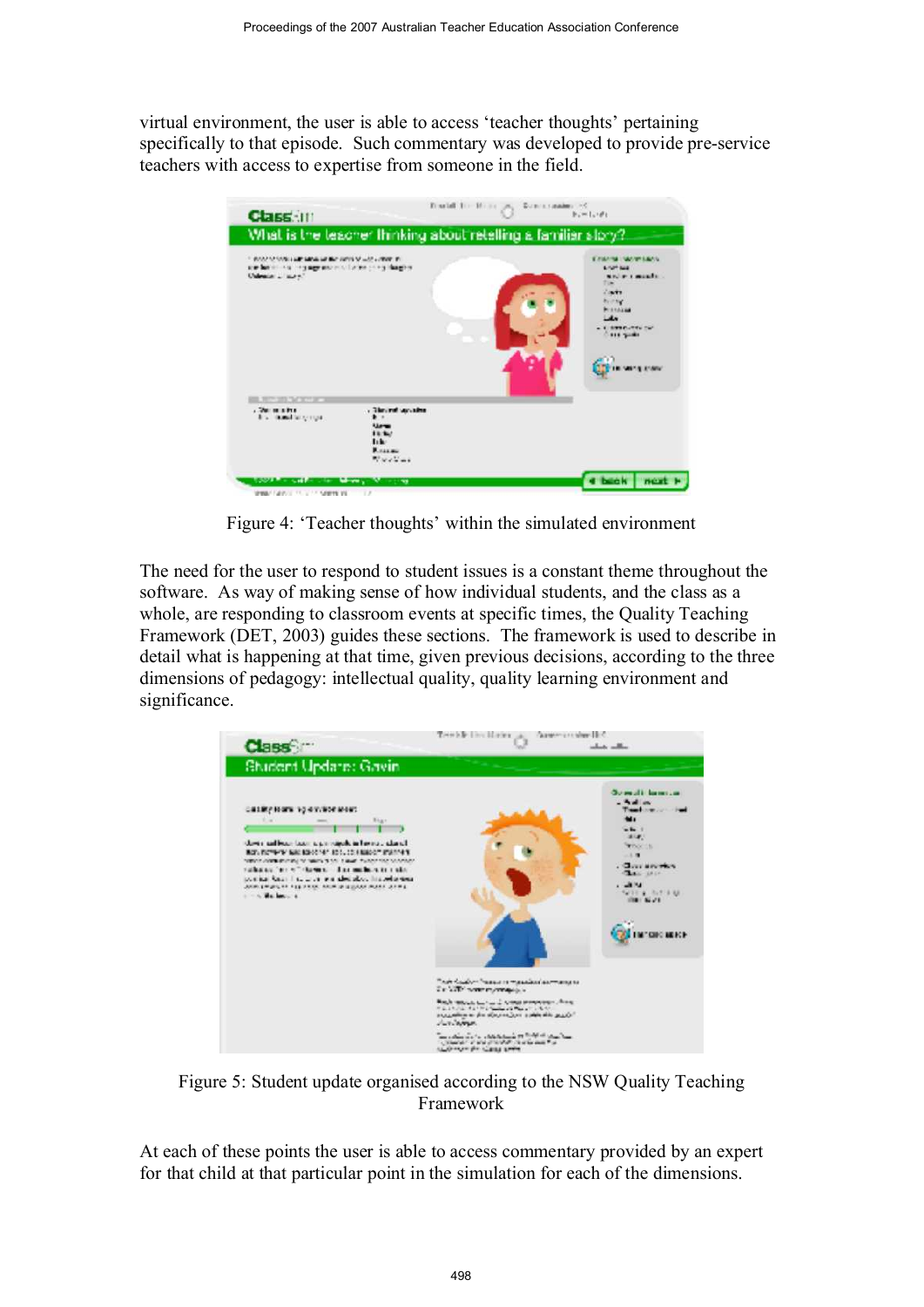Also, the user is able to see a rating of where on the continuum that particular child may be, along with a visual image representing what that child may look like at that time. Time was spent developing more than forty facial expressions for each individual child within the virtual classroom. This stemmed from awareness that often the first indication teachers get as to how engaged a student is, is from looking at their face. With that in mind, the development of a visual representation seemed appropriate to accompany the descriptive written commentary.

#### *Design Element 3: Expert performances and modelling of process*

The simulated Kindergarten teacher provides a model of teaching practice representative of a wide data pool and range of professional experiences that emerged from the development of narratives. The opportunity for the users to interact with these expert stories and examples of teaching process provides for a rich data base for commentary, analysis and reflection. In trials of the software, many users have engaged in specific analysis of the virtual teacher. This, when coupled with other classroom examples and theoretical understandings, provides a solid platform of understanding for our pre-service teachers as they consider the work of a teacher.

The interwoven nature of the teacher stories within the one environment enables the user to explore different options at key points within the simulation. Teachers have a unique style and way of interacting with their class. The ability for the decisions made by the user to impact upon not only the teaching and learning experiences offered, but also the interaction of the teacher with students in the virtual class, provides example of the different pathways teachers take to support student learning. This is a difficult concept for pre-service teachers to understand. Having them work within a virtual environment, where their tutors intimately know the different pathways, provides a common context within which to unpack and explore this.

#### *Design Element 4: Multiple roles and perspectives*

Initial plans for the early versions of the software explored the idea of enabling the users to select and assume a role within the classroom (for example, as the teacher or an individual student). However as the targeted audience (pre-service teachers) became more refined, and the rationale for the development of the online simulation was considered further, it was considered more meaningful to develop the software where the user assumed the role of the teacher.

As the teacher within the virtual environment, the user is regularly asked to make decisions about issues around classroom organisation, management and teaching and learning experiences. The decisions the user makes guides their course throughout the simulation. Some decisions may appear fairly inconsequential, but may later impact upon what happens in the classroom. An example of such a decision involves the users decision as to whether they will remain in the classroom or walk through the playground prior to the formal school day beginning. If the user selects to remain within the classroom they are able to finish last minute preparations for the days lessons. If the user selects to walk through the playground they are able to detect a bullying situation between two children within the class and deal with this before the day begins. Teachers may argue support of either of these options. The different options within the simulation have been included not to show one as being right or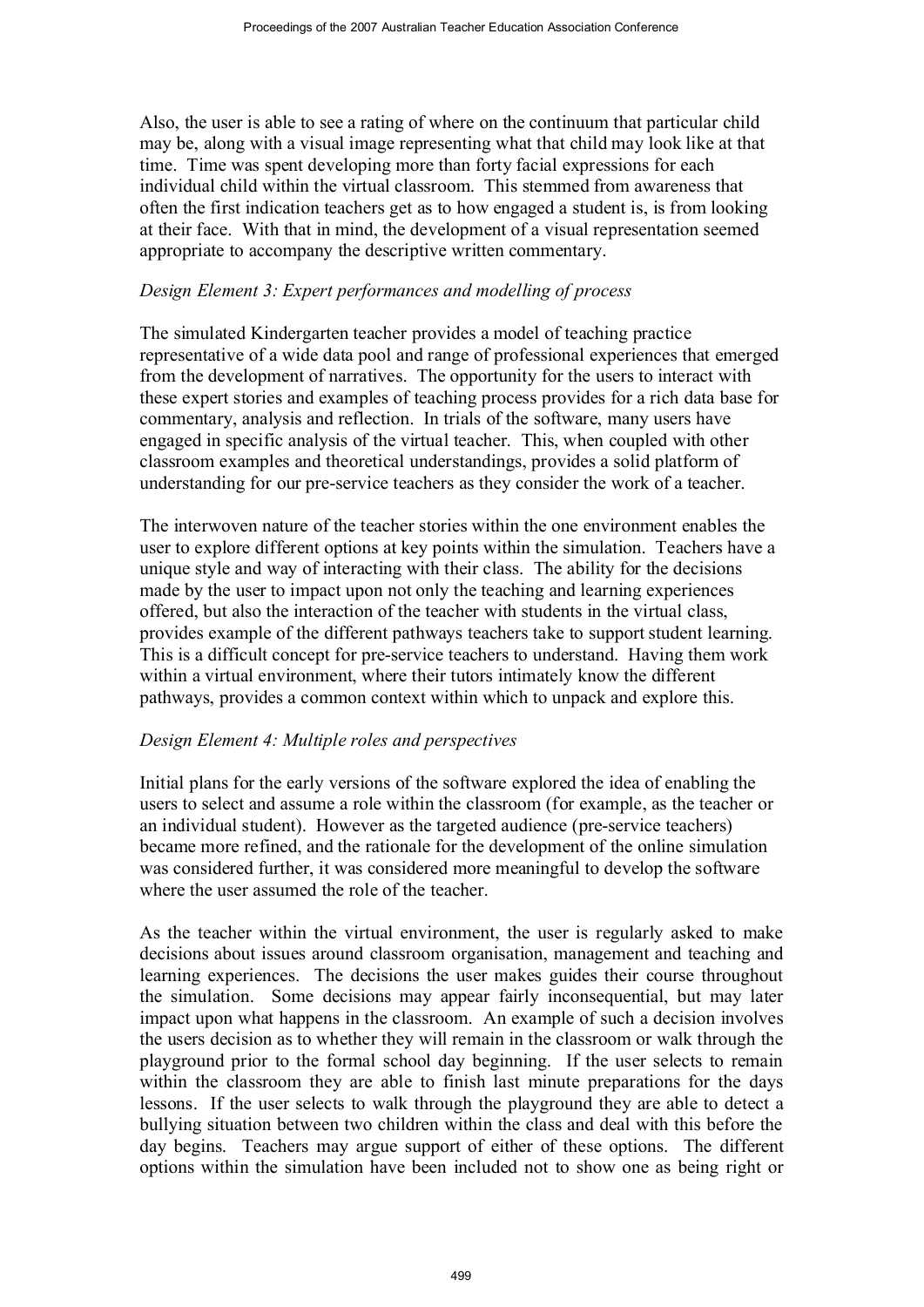wrong, but to encourage the pre-service teachers to consider the various ways their decisions and actions can impact on what happens in the present and future within the classroom.

The role of a classroom teacher is more than just teaching. The simulation also includes a number of random events requiring the user to make management decisions. These decisions have been designed to illustrate the often unpredictable nature of classrooms and to further exemplify the impact that these can have upon the teacher, the students and the quality of experiences and subsequent student work product. The occurrence and frequency of these random events is unknown.

In addition to this, the software also has capabilities for the user to monitor and track individual students, who are reflective of the diverse nature of classrooms, as they engage with the classroom environment organised and facilitated by the user as the virtual teacher. There are also opportunities for the user to view a narrative summary of the class as a whole. This was a feature we built into later versions of the software as a result of feedback from pre-service teachers who expressed a need to have an overall picture of how things were going. Further discussions with actual teachers also revealed the importance of that overall perspective of the classroom.



Figure 6: Narrative commentary on the whole class

## *Design Element 5: Support for the collaborative construction of knowledge*

Just-in-time support is offered throughout the virtual environment through the inclusion of summary sheets that feature links to core subject textbooks, mandatory departmental policies (NSW), classroom artefacts and relevant web references. These links take the user to organised information sheets about specific areas that relate to what is happening within the simulation at that time. As the software was developed for pre-service teachers, these pages feature links to sources relevant to their immediate professional situation.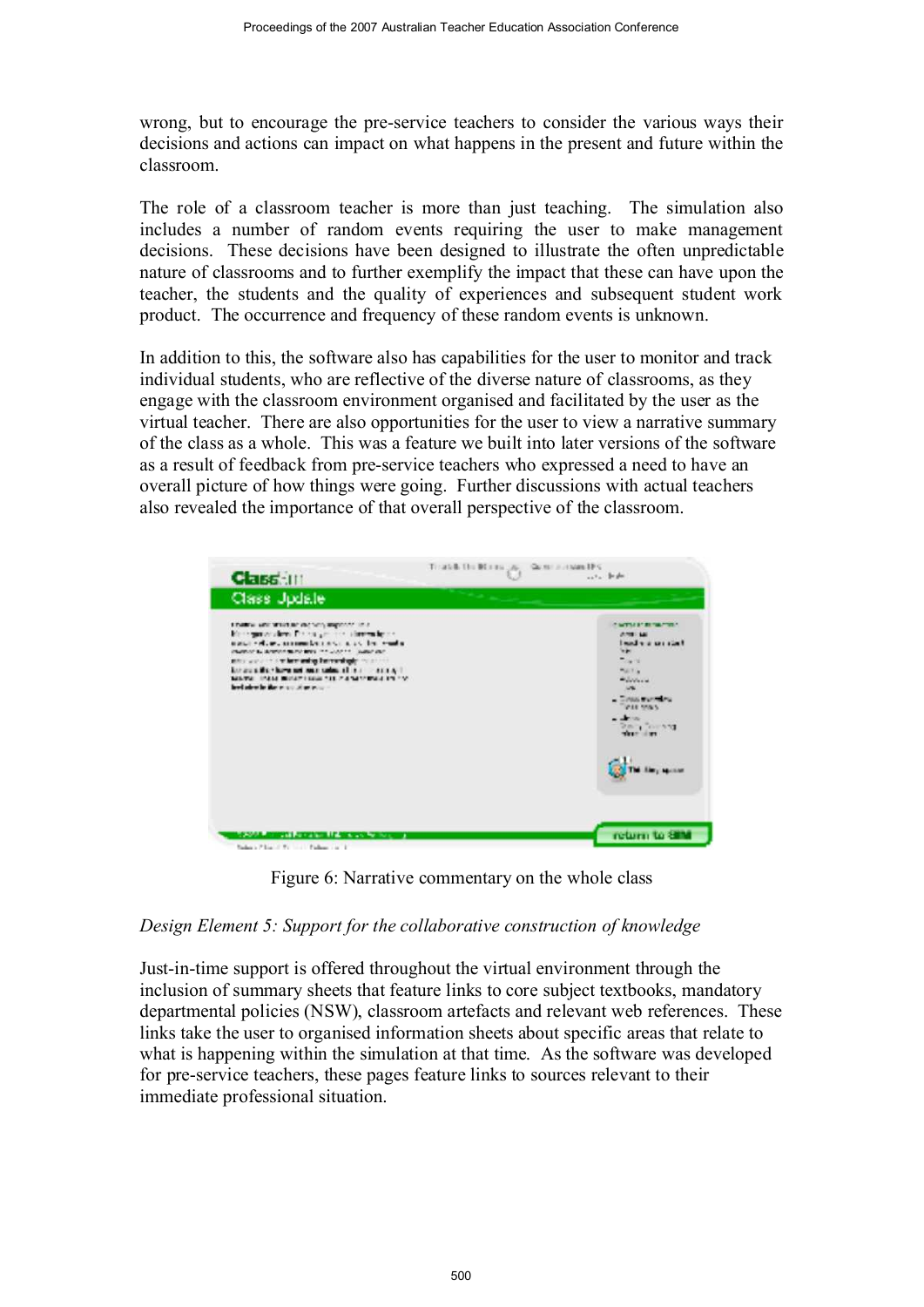

Figure 7: Example of 'just-in-time' support

*Design Element 6: Reflection so that abstractions and generalisations can be formed*

The need to be a reflective practitioner is consistently emphasized by 'real' teachers and a consistent theme within the literature (McLeod & Reynolds, 2007). The embedded thinking space within the virtual environment provides opportunities for the user to reflect on what has happened in the simulated classroom and plan, articulate and justify future decisions as they occur. This cognitive tool was developed to provide avenue for more formalised reflection. Pausing and reflecting is not a natural process for many pre-service teachers. Including a tool that was continually accessible, with prompting questions to think about, was one way to encourage articulation of thoughts, rationale for decisions and notes for future reference amongst the pre-service teachers that interacted with the virtual environment.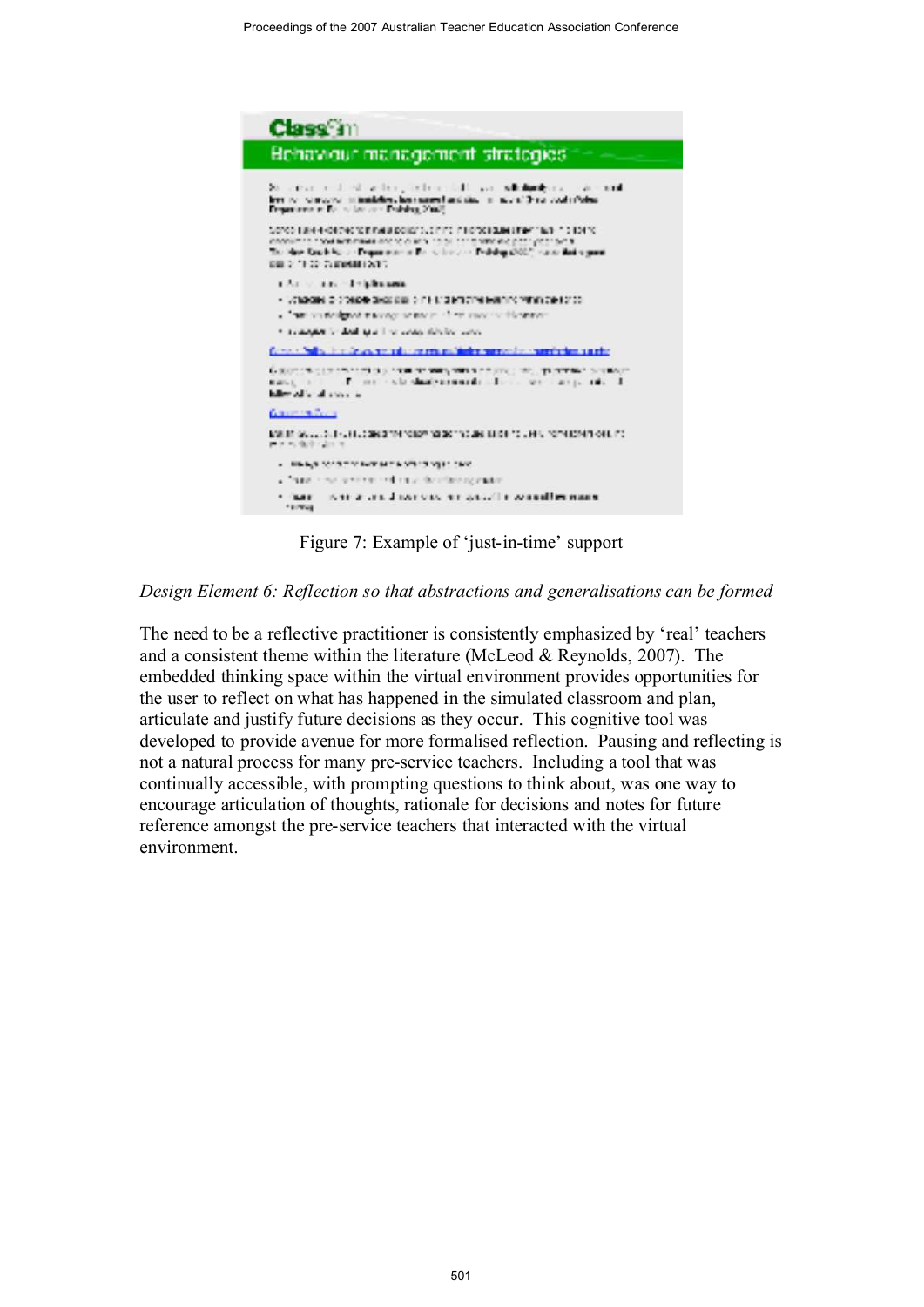

Figure 8: The 'Thinking Space'

## *Design Element 7: Tools that enable tacit knowledge to be clearly articulated*

The thinking space provides opportunity for the user to articulate their understandings at decisive points. Earlier trials of the prototype saw many users taking physical notes from the summary sheets. At this time we observed the thinking space did not allow the users to fully build upon their tacit knowledge. Subsequent versions of the software slightly changed the nature of the 'thinking space' into a more 'notebook' form, where the user was able to cut and paste from summary sheets into a notebook facility which they can later print for their records, in addition to their own notes recording thoughts, rationale for decisions and questions to follow up.

Our data has revealed that notes generated within this space have been used to support the development of assignments and to also stimulate reflective comments while on actual practicum experiences.

#### *Design Element 8: Scaffoldings and coaching by the teacher at critical times*

Information about what the teacher is thinking is available to the user throughout the running time of the simulation. These screens were designed and included in each version of the software to allow the user to enter into the 'mind' of a teacher to begin to see why they make the decisions they make (Figure 4 provided example of this). This coupled with the support materials and opportunity to formally reflect on what is happening within the thinking space, supports pre-service teachers at critical decision points.

The contained environment of ClassSim, where each of the options and possible outcomes of these are known to tutors, has enabled support for the pre-service teachers as they deconstruct the virtual environment to inform their understandings of the real classroom context. It is difficult for university tutors to deconstruct actual practicum experiences as typically they were not at the site and did not see or experience what the pre-service teacher describes. This unfamiliarity often makes it difficult to meaningfully scaffold the pre-service teacher as they make sense of the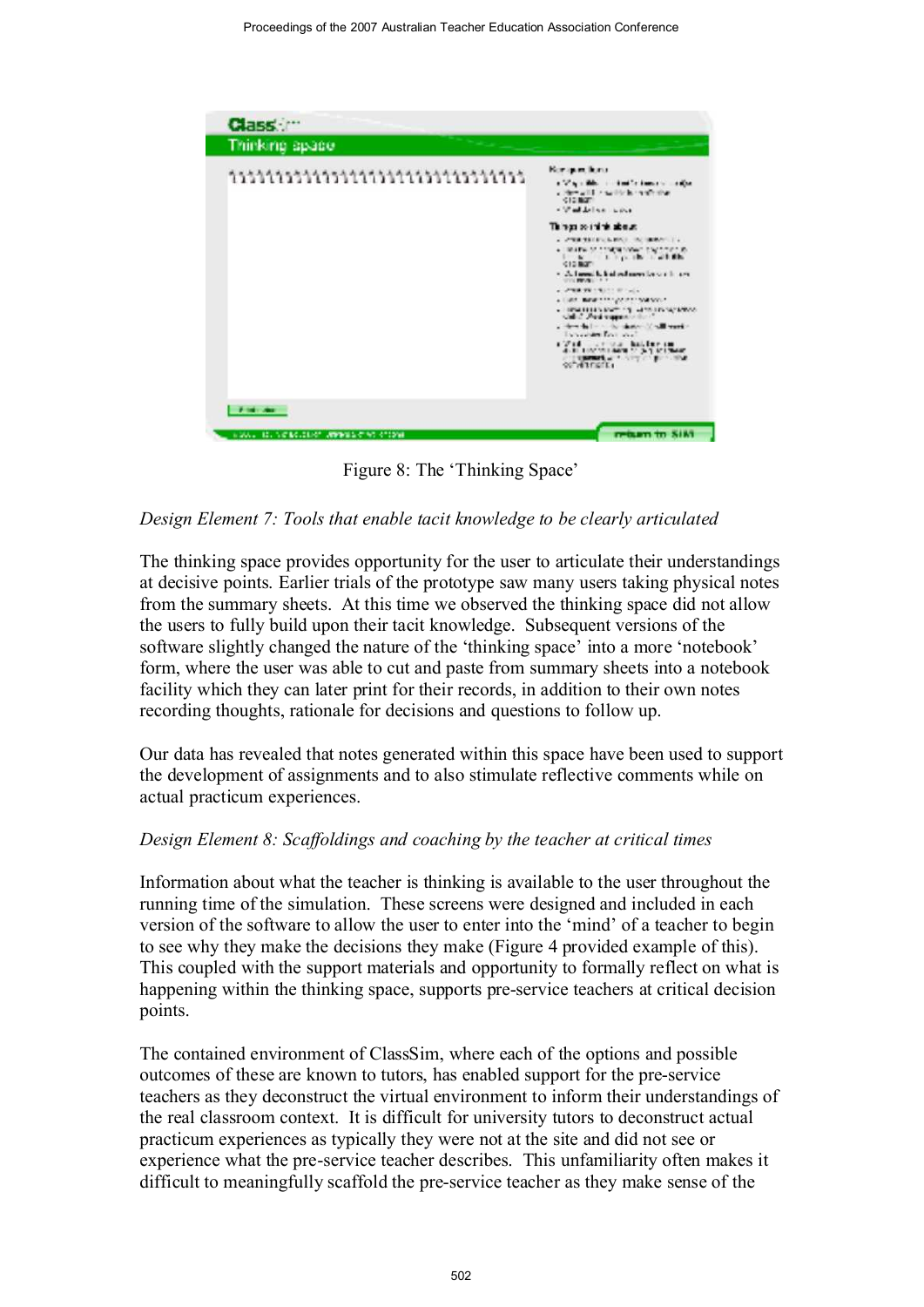experience. The virtual environment, however, provides a common experience that allows for scaffolding and coaching at critical times.

## *Design Element 9: Authentic assessment of learning within the tasks*

The software has been included as a key learning experience within core subjects focused on curriculum and pedagogy in the first and final years of the degree structure. The focus that is taken for each of these levels is remarkably different. In the first year subject, the software is used as a way to prepare pre-service teachers for their first real school based visits. Our experience with first year students has shown that the very nature of classrooms often makes them an overwhelming environment for pre-service teachers at the beginning of their studies. Having the opportunity to 'play' and 'explore' the virtual environment gives them scope to understand the complexity of the environment, and gives us time to begin to deconstruct key elements with them. We have found this then gives them a lens through which they can view their actual classroom based experience. Alternatively, final year students have used the software as a way to articulate what they know about the nature of classrooms and the role of a teacher, and a mechanism to identify areas for future professional learning. They have demonstrated ability to make significant connections between what they have experienced across their school-based experience (including the simulation), the role of a teacher, and where their 'gaps' in knowledge and understanding are. In both these instances, pre-service teachers are provided with continued access to the software through a URL and data shows that many of them continue to revisit the simulation after these structured subject experiences.

## **Critiquing ClassSim as an 'authentic learning environment': 'real' teachers examine the 'virtual' environment**

Throughout the process of developing the ClassSim software different teacher experiences, their classrooms and their students, were examined to provide the framework for and the detail within the virtual classroom. The interaction of the preservice teachers with the software and their feedback further informed the software development as data collected from trials were analysed and fed into iterative designs. It became evident to the researchers, that it was timely for the software to be viewed and critiqued by 'real' teachers to further inform the study, particularly in relation to the authenticity of the presented learning environment.

To facilitate this process, six 'real' teachers were invited to interact with ClassSim as they explored parallels between the virtual environment and that of their experiences within actual Kindergarten classroom environments. These teachers were invited to participate in the research during a professional learning experience facilitated by a literacy professional association, run external to their school contexts. An overview of each teacher who participated in this research is presented in Table 1.

| Teacher  | <b>Qualifications</b> | <b>Years of</b><br><b>Experience</b> | Grade/s taught | <b>Current grade</b> |
|----------|-----------------------|--------------------------------------|----------------|----------------------|
| Samantha | Bachelor of           | 3 years                              | K & 1          | $K-1$                |
|          | Education             |                                      |                |                      |
|          | (Honours)             |                                      |                |                      |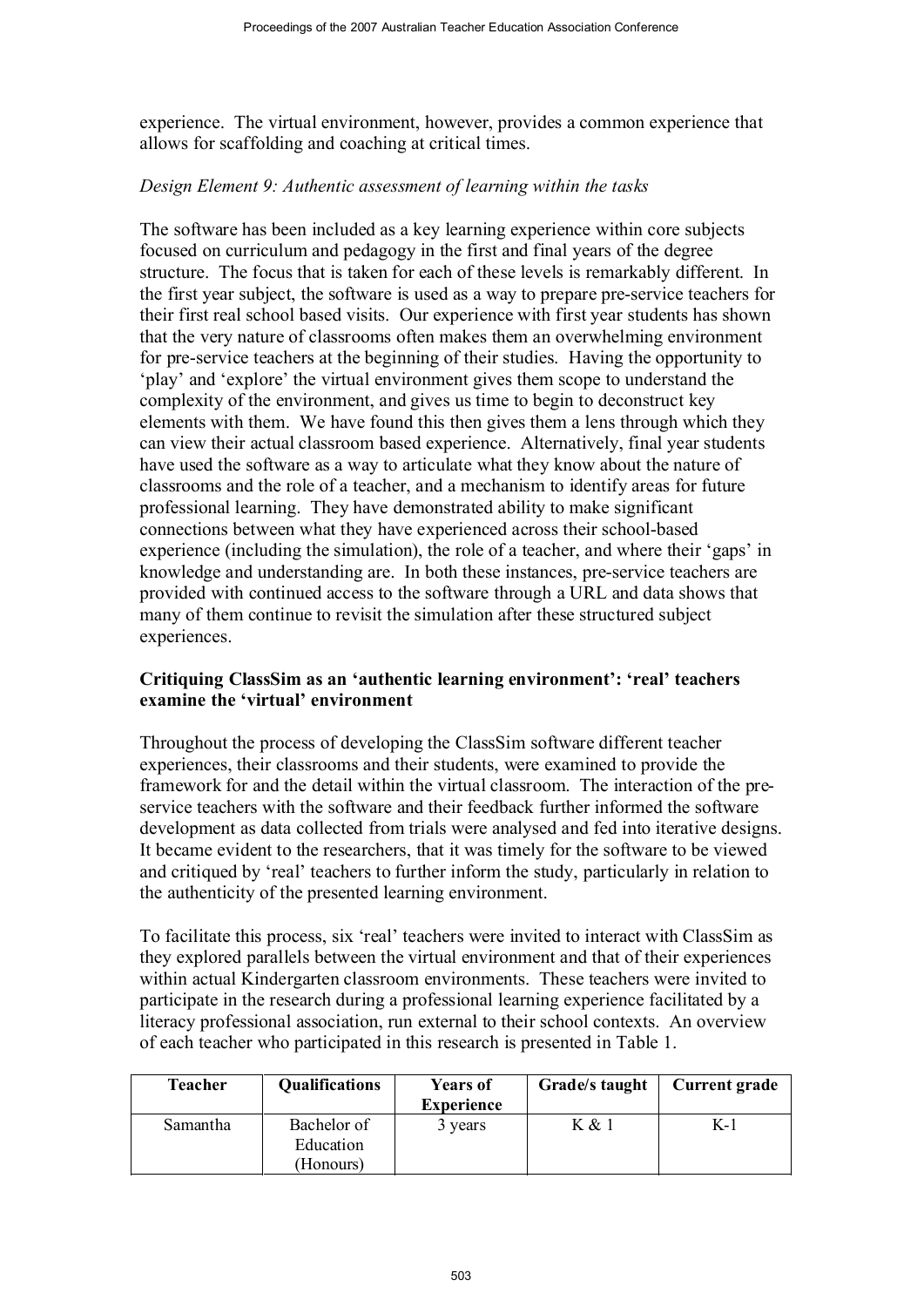| Jennifer | Masters in<br>Education (by<br>research)           | 16 years | All grades from<br>$K-6$ | Not currently<br>teaching |
|----------|----------------------------------------------------|----------|--------------------------|---------------------------|
| Kate     | Bachelor of<br>Education<br>(Honours)              | 2 years  | K & 5                    | 5                         |
| Georgia  | Masters in<br>Education<br>(Special)<br>Education) | 3 years  | 1 & 3                    |                           |
| Rachel   | Bachelor of<br>Education<br>(Honours)              | 1 year   | K-6 (casual<br>basis)    | Casual Teaching<br>K-6    |
| Susanah  | Masters in<br>Education                            | 25 years | $K-6$                    | 2                         |

The experiences, comments and process of interaction for each teacher were captured through individual case studies. Each teacher was interviewed individually to identify specific demographical information. Time was then scheduled for the teachers to interact with the software at mutually convenient times. Originally it was anticipated that these sessions would occur with groups of teachers. However, only two teachers scheduled times together to work with the software and the researcher. The other teachers all scheduled an individual time. As the teachers interacted with the software, they were encouraged to use the software's embedded tool, the 'thinking space', to capture their personal beliefs and reactions throughout the running time of ClassSim. During these times the first named researcher observed each teacher. Observation notes and 'thinking space' entries were analysed by the researchers to identify specific questions for subsequent semi-structured interviews.

#### *Observations as the teachers engaged with the software*

Each of the participants appeared to access and begin to interact with ClassSim in similar ways. They all took time to read and gain in-depth knowledge of the three introductory features of the simulation; the general classroom situation, information particular to the teacher and the targeted students through accessing the students' profiles. All participants appeared to see the importance of these features as they spent extended periods of time reading and comprehending each of them, especially in relation to the five targeted students' profiles. After these initial pages within the software, each of the six participants revealed varied approaches to exploring the rest of the ClassSim software.

Some common trends appeared as the participants utilised ClassSim and engaged in decision making processes. When the participants were faced with a decision, prior to them answering it, they were observed to revisit the information available to them through the summary sheets as well as access and write in their thinking space. The participants were observed to be clicking 'back and forth' several times (from the additional information, to the decision and to the thinking space) before any decision was made. There was a single random event which all six participants were faced with and needed to respond to. In this situation the participants did not access any additional information, nor did they hesitate or wait before they responded to this decision. This decision was in regards to letting Gavin go to the toilet. Not one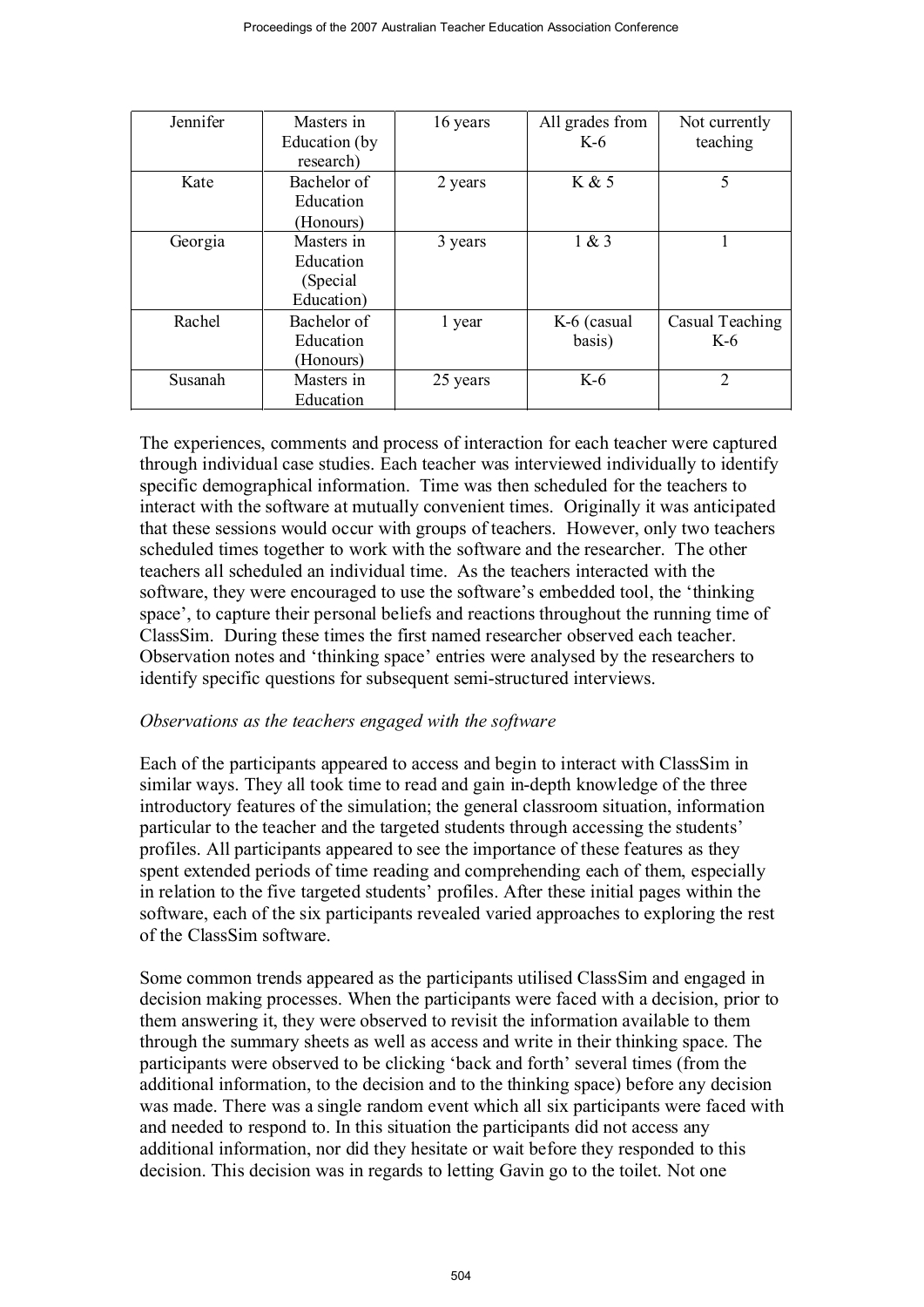participant denied his access to the toilet. At this time, one participant asked, "does he wet his pants if you don't let him go?" I hope so because that's a very likely case in a kindergarten classroom situation like this."

The selection of episodes among the participants, to guide the teaching and learning experiences within in the literacy block, were quite diverse. Each participant demonstrated their understandings of teaching literacy and preference towards a diverse range of literary experiences. As such, they ordered their own selected literacy learning experiences (episodes) in completely different ways. However, there was a single distinctive comment in which was made at different intervals throughout the literacy experience. This comment based on the notion that the 'usual' learning experiences in which they (the participants) would generally incorporate into a daily literacy block were not present or offered for them to select and undertake. It was through the interview process in which this notion could be further explored to reveal exactly what learning experiences were absent.

Although each of the six participants demonstrated an individual and unique method to 'tackling' the simulation, there were comparable trends which appeared throughout each participations interaction with ClassSim. Every participant regularly accessed the 'student updates', particularly to inform a decision they were required to make. Accessing this information appeared to support each participant to gain insights into the student's reactions to the decision (and its subsequent consequences) made. The participants also accessed the additional support information, such as the summaries. However, the extent to which each of the participants appeared to utilise these summaries varied greatly; some participants read them carefully, others were observed to skim them. Another aspect of ClassSim, which was used by all participants, was the opportunities to listen to the teacher's voice over. This tool served as an additional way for the participants to gain further insights into how the teacher is conducting both the class and its associated learning experiences, through verbal communication.

#### *Analysis of 'thinking space' entries*

The ways which each participant accessed and utilized the embedded tool, the 'thinking space', proved to be of greater differentiation. Some participants wrote less than 250 words, while others wrote in excess of this. Analysis of each of the six participants' thinking spaces privided insights into a variety of different critical aspects of teaching, which proved to be quite contrasting with each other.

All six participants raised issues in relation to the teacher's aide. Participants questioned how a teacher's aide was present for such a long period of time (20 hours per week) as well as what the teacher's aide was doing during the running time of the ClassSim software. One participant stated, "20 hours for a teacher's aid! That's like having two teachers in the one classroom almost all the time!" During ClassSim the user is presented with an image where the students are seated on the floor and the teacher's aide is sitting with them listening to the teacher. At this time, one participant declared, "the teacher's aide should not be sitting on the floor with the students listening to me talk, but should be active and doing something more productive…I'm not always sure what the teacher's aide is doing."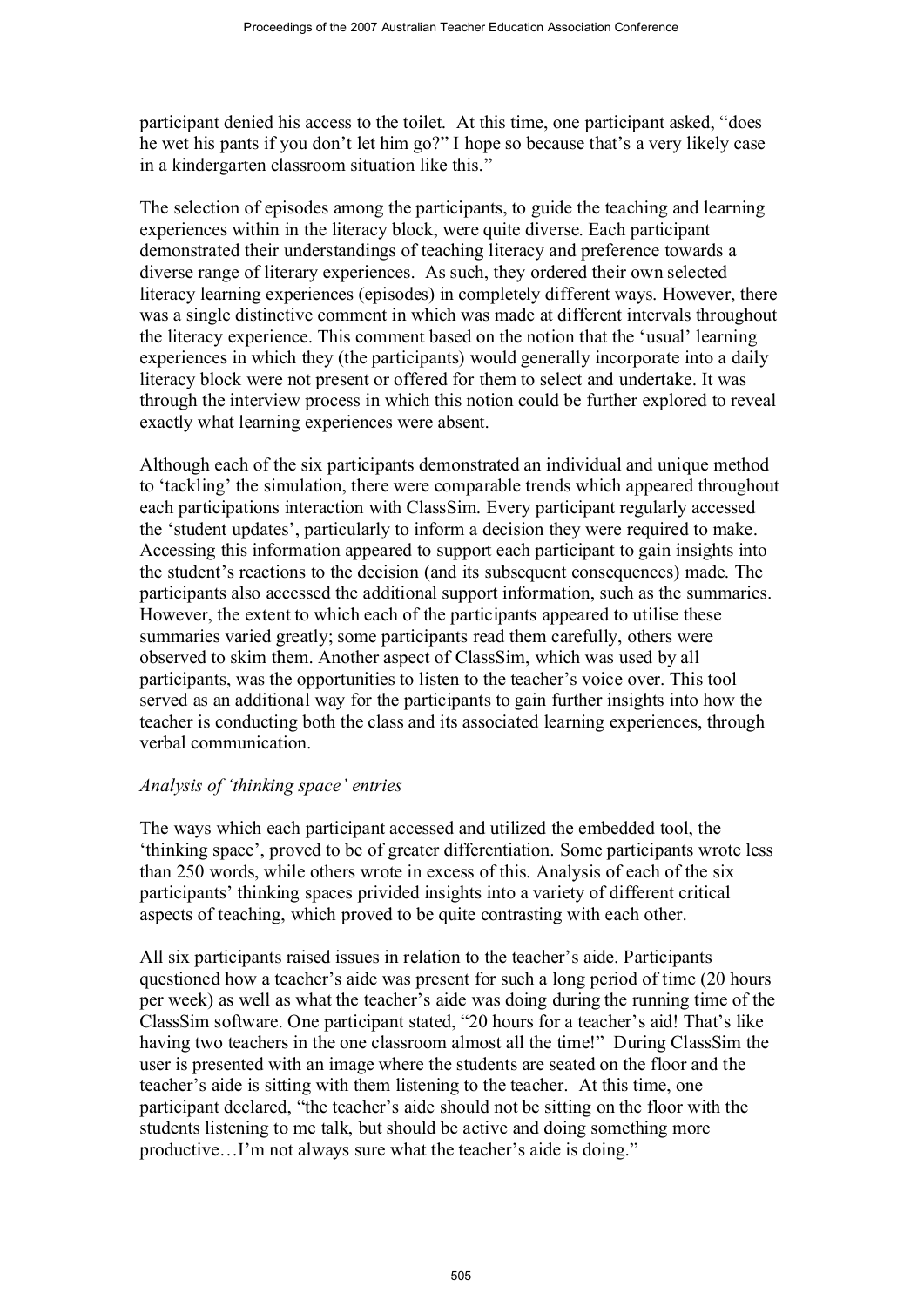Several participants questioned what time of the academic year it was in the virtual Kindergarten classroom. One participant acknowledged, "my decisions would be a lot different, depending on the time of the year it is." The participants described that having this information would determine their decisions in relation to behaviour management, the general running of the classroom, and decisions they were faced with during the episode selection phases. At a decision point in the software, a participant was observed to stop and comment to the researcher, "this decision is tricky. I mean if it was the beginning of the year, I would definitely undertake handwriting using the worksheets, while if it was late term 3/term 4 I would be modeling handwriting and asking students to use their handwriting books…"

The inclusion of parent helpers within the virtual classroom was something that all participants commented upon. Issues focused on at these times included the difficulties and/or complications of parent helpers within the classroom as well as general comments in terms of their relationship with parents. One participant described, "this (parent helpers) is a mixed bag…"if they are good they can come but if they are dodgy and their mobile phones ring then no, I don't want them to come." Another participant wrote in their 'thinking space',

"My frustration about parent help stems to the motivation of the parent… their purpose becomes evident very quickly once they are in the room. Parent helping is not a social activity for parents to catch up on the local gossip, nor is it the place to make plans for trips to the park etc. Similarly, it is not the place for the parent to spend some quality time with their child (although I am very happy for the parent to help their own child within the context of the same help being provided to others). It is also not appropriate for parents to 'supervise' the teacher and the goings on of the classroom. I guess you can say I am a bit of a skeptic about parent help – it sounds quite negative, however, I always had parent helpers in as a classroom teacher and will continue to do so..."

Other statements aimed to justify their (the participants') decisions in relation to using/not using parent helpers during specific times of the literacy block, with a participant explaining that, "Parent helpers would not be invited in during modelled writing as they would be in the classroom for reading time…". Another described, "in my first year of teaching, I found it extremely difficult to initially make the parents happy. Although I was a targeted graduate, they didn't care. All as they were concerned about was the fact that I hadn't done this before….they would come see me at 9am after the bell went and while all the students were in the classroom expecting to discuss things then and there." This appeared to be an issue that the participants responded to with clear connections to their own varied professional experiences.

#### *Comments made by the teachers in semi-structured interviews*

All participants acknowledged that the ClassSim was representational of the actual kindergarten classroom environment. One participant articulated, "the decisions that the teacher makes (during the ClassSim) impact on different students differently." The analysis of collected data from the six participants revealed that they appeared to find limited discrepancies in the ClassSim that they felt were inappropriate or not representational of the daily running of an actual kindergarten classroom environment. A participant described, "all the decisions in which they (as a teacher) were faced with and were required to answer, were continually evident in an everyday kindergarten classroom." However, one participant acknowledged, "it could not entirely represent the classroom reality because every classroom is different, but more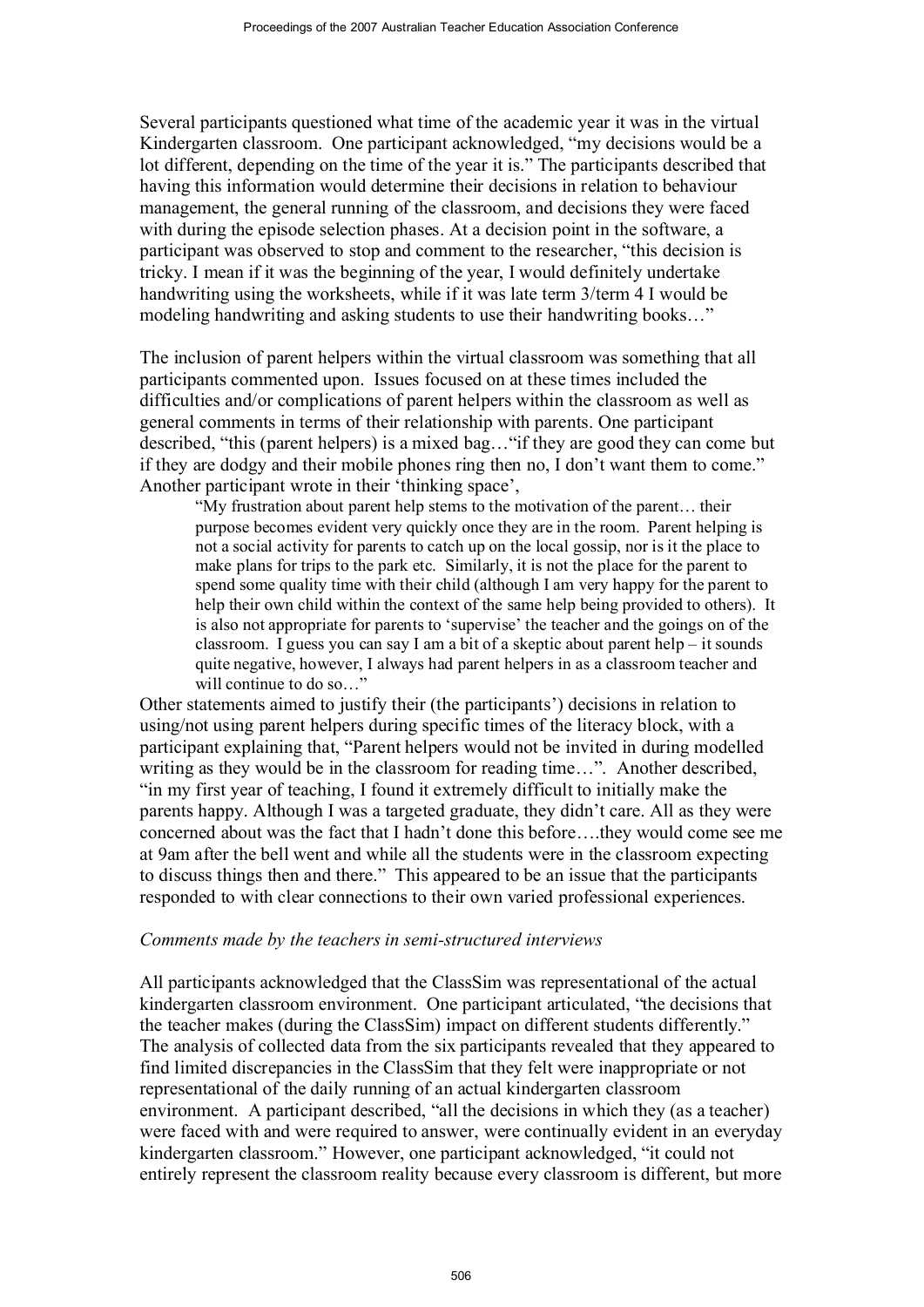importantly, each teacher has the opportunity to develop rapport and relationships with the students, something that a simulated environment would not allow…These relationships are what allow the teacher to make certain decisions and to design certain experiences." Another participant explained, "it's the little things in the ClassSim that make a difference…such as the blunt pencils and the lack of scissors." She further explains, "these are all decisions that teachers are faced with every day in a classroom and without knowledge, exposure and previous experiences with these decisions, the consequences of these decisions could result in the making or the breaking of the lesson/learning experience….They are critical and are things that are not taught in lectures at university but are continuously evident throughout the ClassSim<sup>"</sup>

The different professional experiences of the participants seemed to indicate some conflicting evidence particularly with the timing of the actual literacy episodes. Two of the six participants strongly argued that the timing of the episodes were not reflective of actual kindergarten literacy learning experiences. They both exposed similar arguments with one of them stating, "There is just no way that one could possibly complete a handwriting episode in the time given. From my experiences, a kindergarten class would take close to double that time to successfully complete it."

The participants each identified further learning experiences that could be included in the available options within the literacy block episode selection. A common trend amongst these suggestions was the inclusion of a specific 'phonics' focus. One participant described, "phonics is undertaken in my classroom every morning for 10- 15 minutes," another acknowledged, "our school has implemented the Jolly Phonics program, so we practically teach a new sound every day". The inclusion of phonological awareness within daily learning experiences in a Kindergarten classroom appeared paramount in daily literacy experiences for these teachers.

Each of the six participants clarified that they, from their teaching experiences, could put a child's name to each of the five targeted students.' One participant described, "I remember everything about each of the five children. I don't remember much else that I was asked to do throughout the simulation, but I clearly remember the students and explicit details relating to each of them. I think this because…actually I know this is because I could relate to them so closely that I could put at least five names to every one of these targeted students." When further questioned, the participant acknowledged, "oh and I could put students' names of all ages to these targeted students, not just students at a kindergarten level, but students of all ages." It became evident that the targeted students were representative of the range of children within these teachers' experiences of current classrooms.

## **Concluding comments: How representative is the virtual environment of classroom reality?**

This paper aimed to share our insights into two questions:

- 1. How realistic does a simulation have to be in order for it to be regarded as authentic?
- 2. What features of the simulation engage users to think deeply about the complexities of their classroom experiences?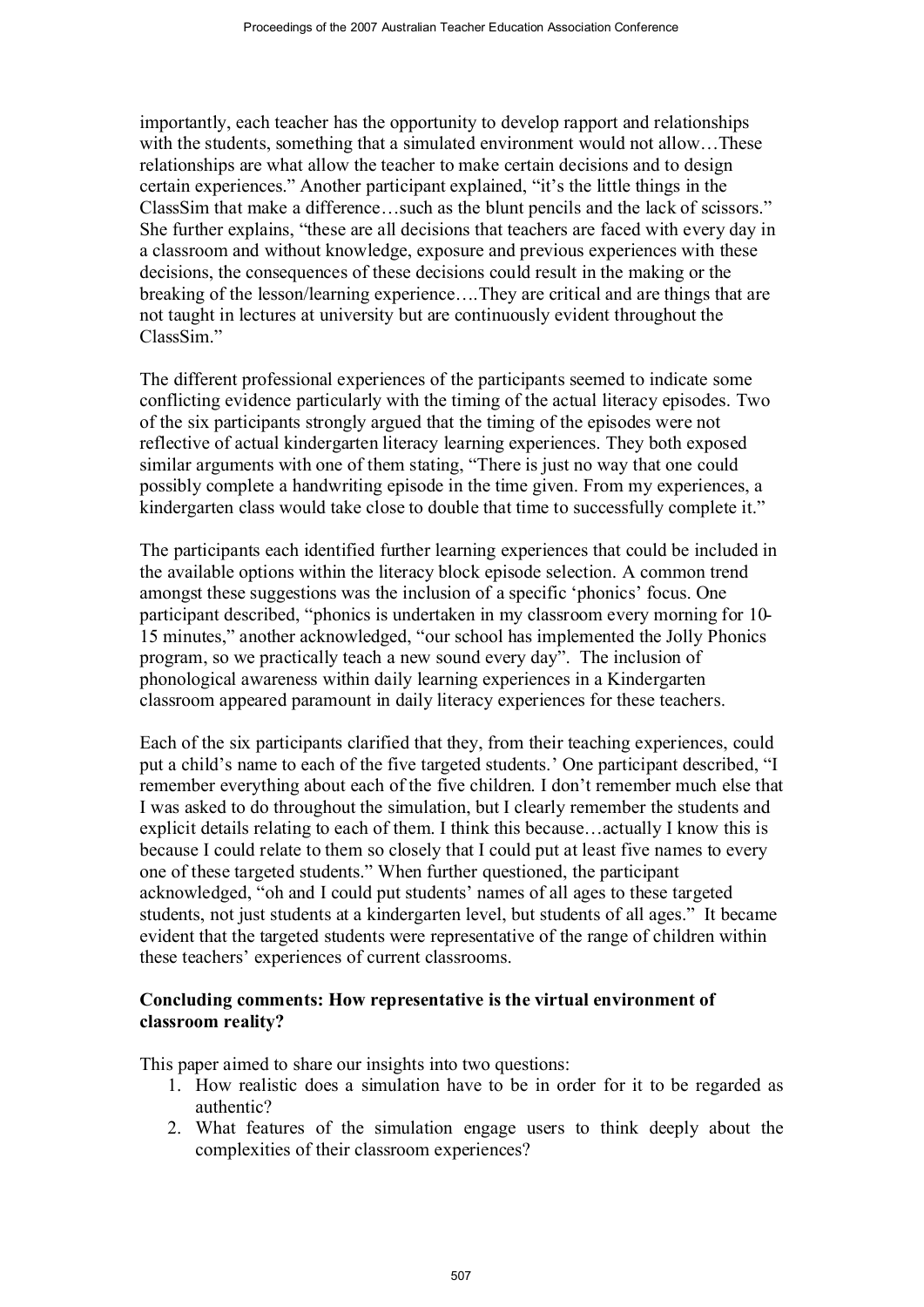To respond to these, we have described the creation of the virtual environment in consultation with Herrington, Oliver and Reeves' (2003) design elements for authentic learning environments, the lessons we have learned from pre-service teacher interaction with iterative versions of the software and reflections from current practitioners who have engaged with the virtual classroom.

Our research has revealed that ClassSim is an effective learning experience to showcase the complexity of the classroom environment. The identification of a target audience for the software has supported its development as we are acutely aware of the localised issues that face our teachers, the mandated curriculum and policy documents they are expected to use and use this knowledge to provide an experience that is meaningful, appropriate and authentic to their needs. In addition, the opportunity to work through classroom experiences that peers have also experienced provides opportunity for learning to occur within a community of practice. The ability to schedule its use within core subjects has enabled us to promote the resource and support users as they engage with the scenarios it presents. The practitioners who engaged with the software acknowledged the detail and appropriateness of the scenario and were able to identify specific design features that they felt captured the intricacies in the work of a teacher.

Resources housed within the simulation software were consistently identified by the pre-service teachers and classroom practitioners to be appropriate. Data indicates that users are able to vicariously experience both the teacher and student's experiences while engaged in typical classroom experiences within the virtual classroom. As the scenarios are bound within authentic stories, supported by necessary resources and classroom artefacts, we have observed that pre-service teachers not only use them during scheduled periods, but revisit and reflect upon these after formalised interaction with the software. The preference of the classroom practitioners to engage with the visual images and audio files of the classroom environment support the rationale for the development of these features to contribute to the authentic learning environment.

Our data has consistently shown that interaction with the software supports the preparation of our pre-service teachers for classroom reality. We have frequently heard participants acknowledge the complexity of the role of the teacher and the need to consider so many things within the simulated environment they had not previously considered. Further, our data shows that students enter actual classroom environments after using the simulation with greater awareness of the many facets that make up the multifaceted classroom situation. The teachers further reinforced this finding with their observations of the authentic nature of ClassSim given their professional experiences. However, we also acknowledge that within this environment there is significant opportunity to increase authenticity with more options, resources and consideration of fine details the teachers alerted us to.

We are justified in claiming that the success of this simulation software is due the fact that the pre-service users can see that ClassSim is relevant to their current and future working lives. Therefore is has a relevant purpose. As a result the majority of the pre-service teachers who have used ClassSim have demonstrated motivation to engage with it for sustained and frequent periods of time and to make extensive use of the resources offered within the software program. Indeed, the teachers too, felt it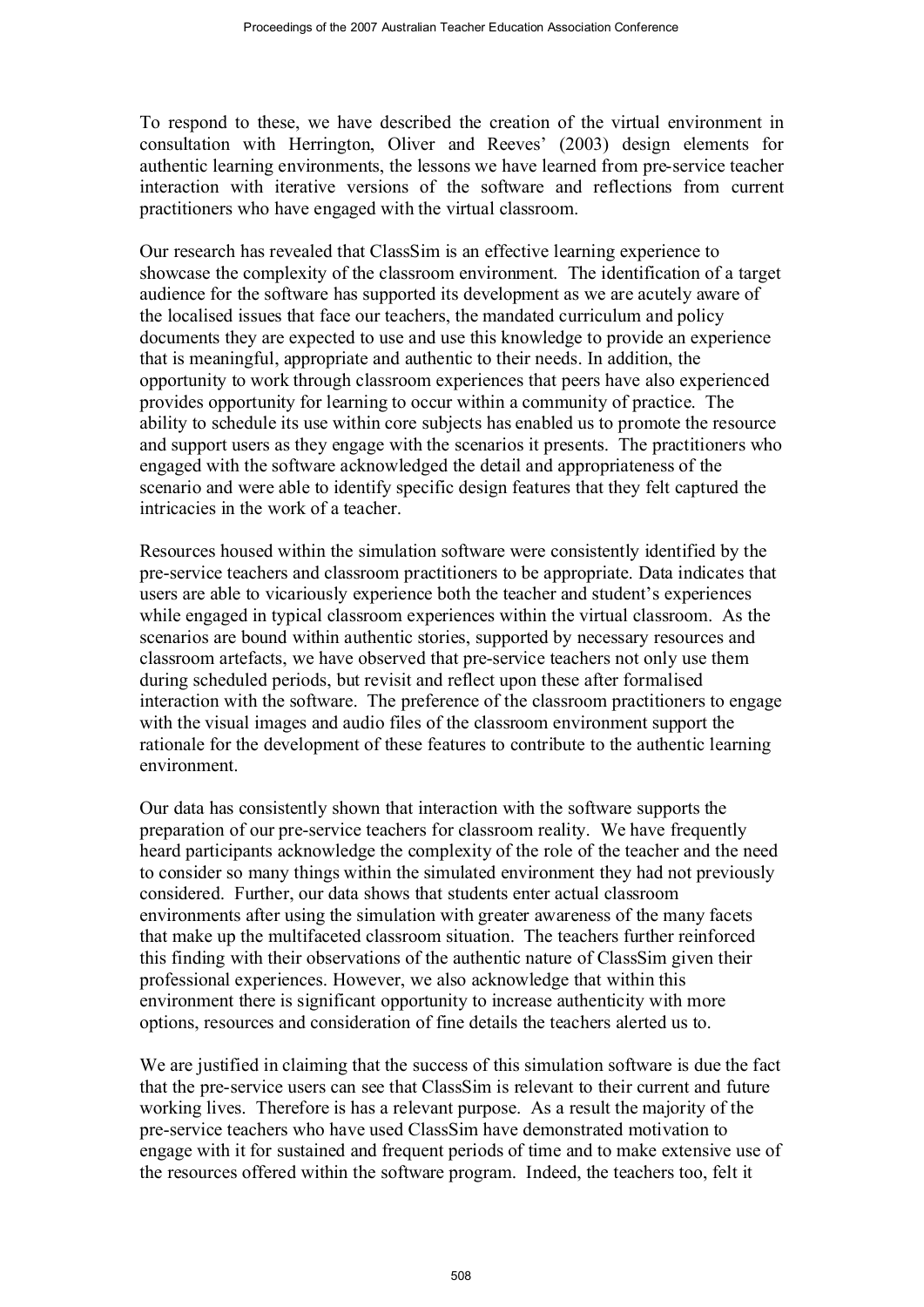was a worthwhile experience for them to engage with as they explored the intricacies of the profession and the experiences that have helped to shape their own professional identities.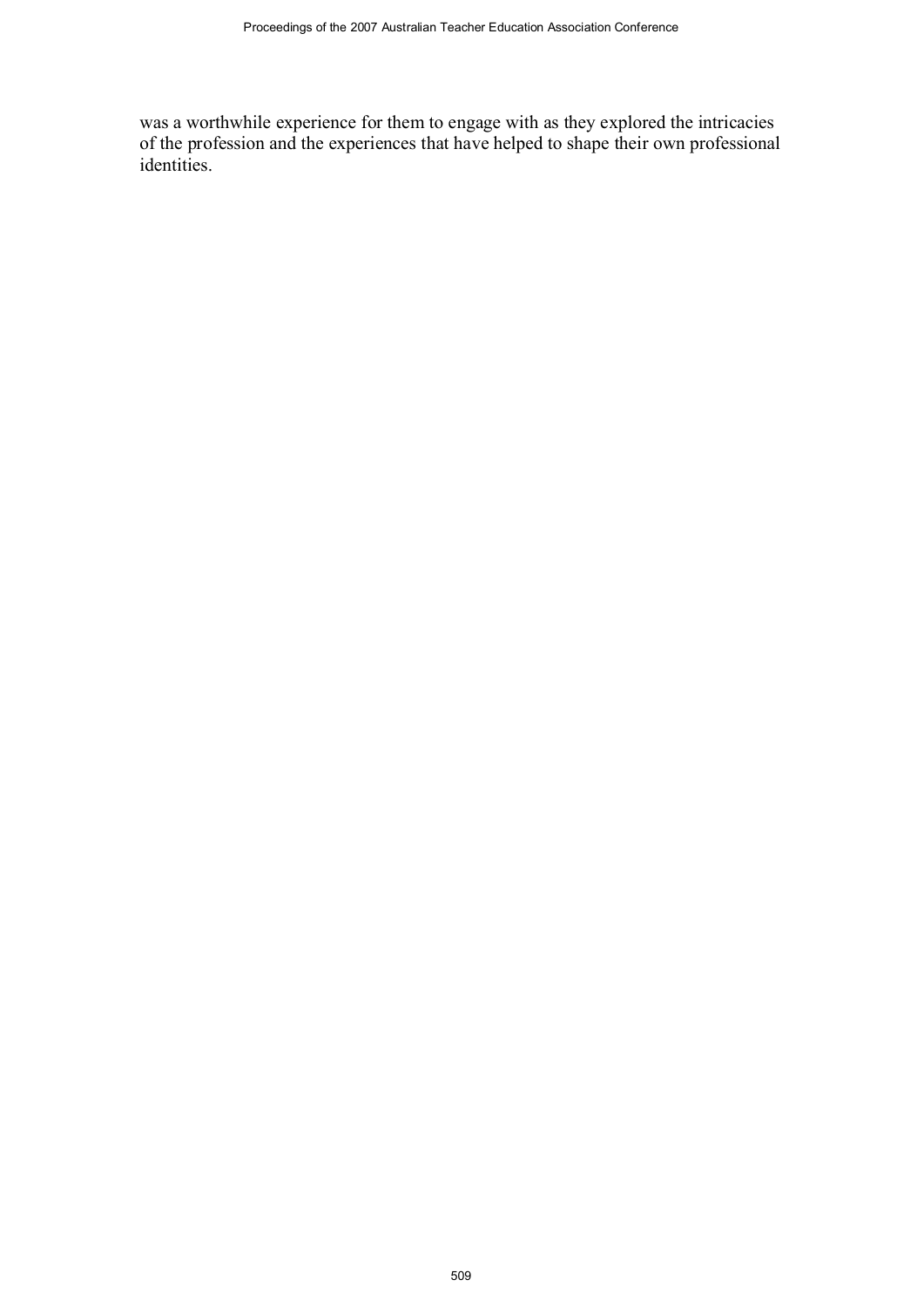#### **References**

Aldrich, C. (2004). *Simulations and the future of learning*. San Francisco: Pfeiffer.

Barth, R.S. (1990). *Improving schools from within*. San Francisco: Jossey-Bass Publishers.

Bransford, J. D., Sherwood, R. D., Hasselbring, T.S., Kinzer, C.K., & Williams S.M. (1990). Anchored Instruction: Why we need it and how technology can help. In D. Nix & R. Spiro (Eds*.) Cognition, Education Multimedia: Exploring ideas in high technology* (pp 115-141)*.* Hillsdale: Lawrence Erlbaum.

Darling-Hammond, L. (1999). Teacher Education: Rethinking Practice and Policy. Unicorn 25(1), 31-48.

Department of Education and Training (2003). *Quality Teaching in NSW Public Schools: Discussion Paper*. Sydney: Professional Support and Curriculum Directorate.

Eby, J., Herrell, A. & Jordan, M. (2006). *Teaching in K-12 Schools: A Reflective Action Approach*. Upper Saddle River, New Jersey: Pearson / Merrill Prentice Hall.

Entwhistle, N., Entwhistle A., & Tait H.(1993*).* Academic Understanding and the Contexts to Enhance It: A perspective from research on student learning*.* In T.M. Duffy, J. Lowyck & D.H. Jonassen (Eds*.) Design Environments for Constructive Learning* (pp 331-357). Heidelberg: Springer-Verlag.

Farance, F. (2003). IEEE LOM Standard Not Yet Ready For 'Prime Time'. *Learning Technology*, January 2003 available: http://ittf.ieee.org/learn\_tech/issues/january2003/index.html#8 [accessed 19<sup>th</sup> January 2007]

Friesen, N. (2004). Three Objections to Learning Objects and E-learning Standards. In R. McGreal (Ed.). *Online Education Using Learning Objects* (pp 59-70). London: Routledge.

Herrington, J., Oliver, R., & Reeves, T. C. (2003). Patterns of engagement in authentic online learning environments. *Australian Journal of Educational Technology 19*(1), 59-71

Hoban, G.F. (2005). Developing a multi-linked conceptual framework for teacher education design. In G.F. Hoban (Ed). *The missing links in teacher education design* (pp 1-21). Dordrecht: Springer.

House of Representatives Standing Committee on Education and Vocational Training (2007). *Top of the Class: Report on the inquiry into teacher education*. Canberra: The Parliament of the Commonwealth of Australia.